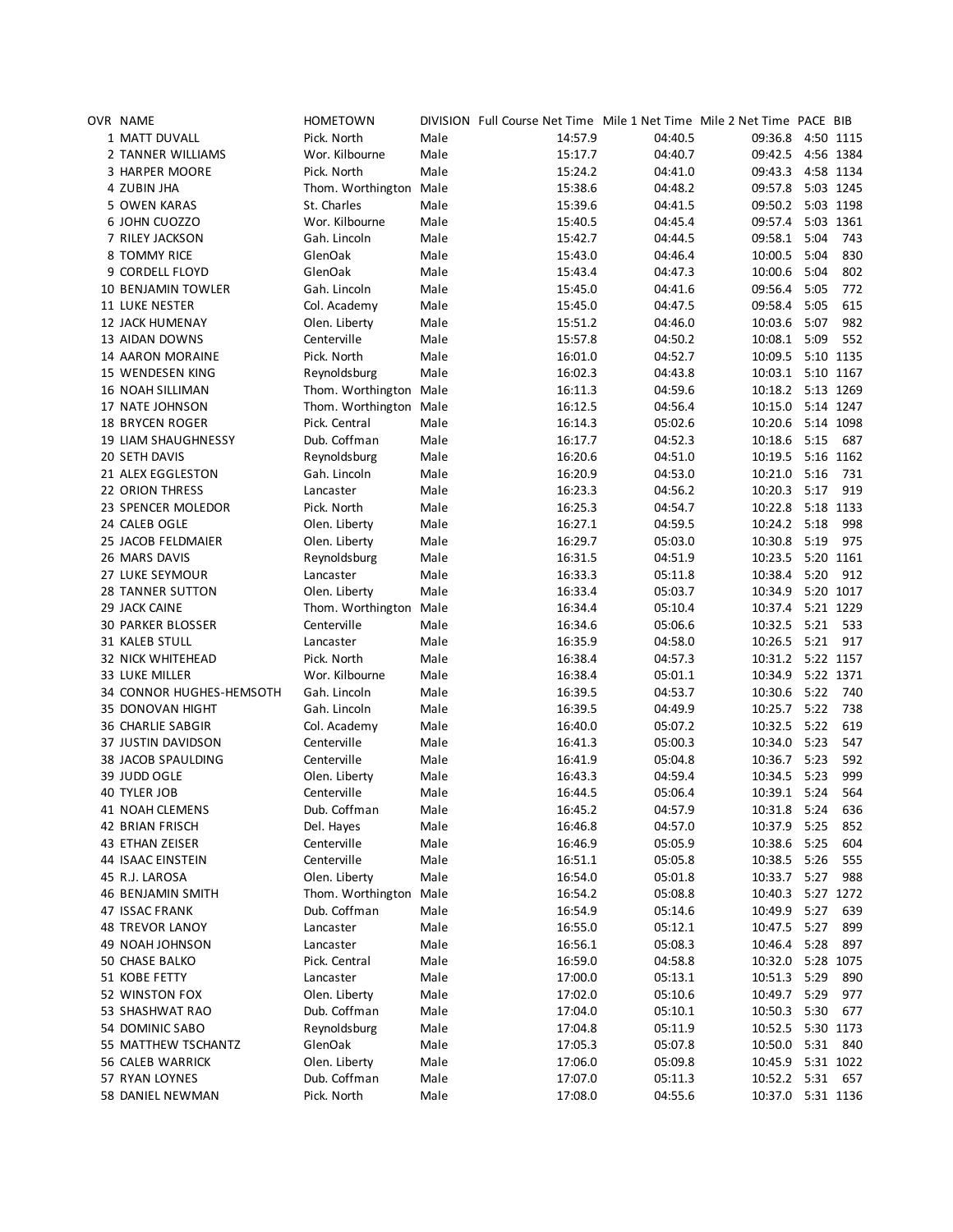| 59 COLTON THRESS              | Lancaster              | Male | 17:08.7 | 05:12.1 | 10:55.8           | 5:32      | 918       |
|-------------------------------|------------------------|------|---------|---------|-------------------|-----------|-----------|
| 60 ANDRES MIRA                | Thom. Worthington Male |      | 17:09.4 | 05:01.1 | 10:39.6 5:32 1256 |           |           |
| 61 JUSTIN SCHUMACHER          | Pick. North            | Male | 17:10.1 | 05:05.4 | 10:50.2 5:32 1147 |           |           |
| 62 MACARIO ETIENNE            | Thom. Worthington      | Male | 17:11.9 | 05:22.6 | 10:57.4           |           | 5:33 1236 |
| 63 GABE KNUTH                 | Wor. Kilbourne         | Male | 17:13.2 | 05:23.7 | 11:04.7           |           | 5:33 1368 |
| 64 ANDREW SMITH               | Lancaster              | Male | 17:13.6 | 05:09.8 | 10:53.7           | 5:33      | 916       |
| <b>65 KYLE BUCKLEW</b>        | Centerville            | Male | 17:14.7 | 05:06.1 | 10:48.2           | 5:34      | 535       |
|                               |                        |      |         |         |                   |           |           |
| 66 WILL MCGRAW                | Dub. Coffman           | Male | 17:17.6 | 05:20.2 | 11:08.8           | 5:34      | 660       |
| <b>67 TOBIE DUFFIE</b>        | GlenOak                | Male | 17:18.5 | 05:09.4 | 10:57.9           | 5:35      | 794       |
| <b>68 JAKE HUDDLESTON</b>     | Col. Academy           | Male | 17:21.7 | 05:15.2 | 11:01.4           | 5:36      | 612       |
| <b>69 BRODY FRAVEL</b>        | GlenOak                | Male | 17:22.6 | 05:26.1 | 11:07.7           | 5:36      | 803       |
| 70 RUSSELL EMMERT             | Centerville            | Male | 17:23.1 | 05:22.0 | 11:02.4           | 5:36      | 556       |
| 71 RYAN MEHALIC               | Gah. Lincoln           | Male | 17:26.1 | 05:15.3 | 11:12.2 5:37      |           | 749       |
| 72 ADAM CRISER                | Lancaster              | Male | 17:28.1 | 05:13.8 | 11:03.7           | 5:38      | 887       |
| 73 DYLAN SEGIETH              | Dub. Coffman           | Male | 17:30.1 | 05:20.5 | 11:09.8           | 5:38      | 686       |
| 74 AIDAN EBERHARDT            | Pick. North            | Male | 17:32.4 | 05:08.8 | 11:04.3           |           | 5:39 1116 |
| 75 CARSON JONES               | Pick. North            | Male | 17:35.6 | 05:10.0 | 11:05.1           |           | 5:40 1126 |
| 76 GAGE WANNEMACHER           | Van Wert               | Male | 17:36.2 | 05:10.6 | 11:04.6           |           | 5:40 1284 |
| 77 JACKSON ROE                | Dub. Coffman           | Male | 17:36.5 | 05:22.1 | 11:14.0           | 5:41      | 681       |
| 78 OWEN JONES                 | Thom. Worthington Male |      | 17:37.7 | 05:04.5 | 10:46.5           |           | 5:41 1248 |
| 79 CORDER HOUK                | GlenOak                | Male | 17:39.1 | 05:28.0 | 11:27.8           | 5:41      | 810       |
|                               |                        |      |         |         |                   | 5:43      |           |
| <b>80 ETHAN LAUGHMAN</b>      | GlenOak                | Male | 17:43.9 | 05:22.5 | 11:12.7           |           | 815       |
| <b>81 ISAIAH ROWE</b>         | Gah. Lincoln           | Male | 17:45.0 | 05:14.4 | 11:08.4           | 5:43      | 765       |
| 82 CALEB SHOVLIN              | Gah. Lincoln           | Male | 17:51.4 | 05:09.5 | 11:16.4           | 5:45      | 767       |
| 83 JUSTIN RICHEY              | Dub. Coffman           | Male | 17:52.5 | 05:24.4 | 11:24.2           | 5:46      | 679       |
| 84 WILL BARTRAM               | Wor. Kilbourne         | Male | 17:55.7 | 05:25.7 | 11:22.9           |           | 5:47 1352 |
| 85 DAVID MARGINEAN            | GlenOak                | Male | 17:56.5 | 05:28.6 | 11:25.6           | 5:47      | 816       |
| 86 DREW ELY                   | GlenOak                | Male | 17:59.2 | 05:22.9 | 11:21.3           | 5:48      | 797       |
| 87 CADEN WATTS                | Pick. North            | Male | 17:59.5 | 05:19.3 | 11:24.5           |           | 5:48 1154 |
| <b>88 GRADY HEMINGWAY</b>     | <b>Big Walnut</b>      | Male | 18:00.2 | 05:28.1 | 11:28.4           | 5:48      | 508       |
| 89 CALVIN WADE                | Col. Academy           | Male | 18:01.1 | 05:33.6 | 11:29.2           | 5:48      | 622       |
| 90 ELI YOUNG                  | Lancaster              | Male | 18:02.4 | 05:13.6 | 11:27.3           | 5:49      | 921       |
| 91 VICTOR NASH                | Thom. Worthington      | Male | 18:06.6 | 05:09.5 | 11:09.4           |           | 5:50 1259 |
| 92 SEBASTIAN STEWART          | Del. Hayes             | Male | 18:07.8 | 05:30.5 | 11:31.5           | 5:51      | 868       |
|                               | GlenOak                | Male |         | 05:31.8 | 11:31.8           | 5:51      | 790       |
| 93 BEN DAVIS                  |                        |      | 18:08.4 |         |                   |           |           |
| 94 WILL FRANKE                | Wor. Kilbourne         | Male | 18:09.0 | 05:35.4 | 11:37.9           | 5:51 1365 |           |
| 95 MEKHI DEJARNETTE           | Reynoldsburg           | Male | 18:10.1 | 05:24.9 | 11:32.2           | 5:51 1163 |           |
| 96 JACKSON PINSCHENAT         | Wor. Kilbourne         | Male | 18:10.4 | 05:32.7 | 11:37.1           | 5:51 1376 |           |
| 97 ALEX O'CONNOR              | Col. Academy           | Male | 18:12.6 | 05:29.2 | 11:29.5           | 5:52      | 616       |
| 98 DEAN ORLOFF                | Thom. Worthington      | Male | 18:13.4 | 05:29.8 | 11:36.8           | 5:52 1261 |           |
| 99 ANDY POTTER                | Reynoldsburg           | Male | 18:14.1 | 05:24.2 | 11:31.0           | 5:53 1171 |           |
| 100 NICK TIPPLE               | Centerville            | Male | 18:21.0 | 05:23.9 | 11:38.4 5:55 594  |           |           |
| 101 PADRAIG MUMPER            | Del. Hayes             | Male | 18:22.4 | 05:21.4 | 11:35.4 5:55      |           | 860       |
| 102 KIERAN MALONEY            | Wor. Kilbourne         | Male | 18:26.9 | 05:44.0 | 11:51.9           |           | 5:57 1369 |
| 103 GRANT BOONE               | Reynoldsburg           | Male | 18:28.1 | 05:33.2 | 11:41.3           | 5:57 1160 |           |
| 104 JAYDEN WELKER             | Van Wert               | Male | 18:33.0 | 05:25.3 | 11:36.4           | 5:59 1285 |           |
| 105 GARY WECKERLY             | Del. Hayes             | Male | 18:33.0 | 05:38.1 | 11:48.7           | 5:59      | 874       |
|                               | Col. Academy           |      |         |         | 11:50.6           | 5:59      | 610       |
| 106 PETER HEERMANN            |                        | Male | 18:34.7 | 05:39.7 |                   |           |           |
| 107 JUAN TELLO                | Del. Hayes             | Male | 18:35.3 | 05:34.2 | 11:50.1 5:59      |           | 870       |
| 108 AUSTIN MCGRATH            | <b>Big Walnut</b>      | Male | 18:43.4 | 05:34.7 | 11:46.9           | 6:02      | 516       |
| 109 CYRUS RICHARDSON          | Col. Academy           | Male | 18:49.1 | 05:45.8 | 11:57.1           | 6:04      | 617       |
| 110 JACOB SEALSCOTT           | Van Wert               | Male | 18:50.2 | 05:25.2 | 11:38.8           |           | 6:04 1280 |
| 111 MITCHELL NIEMANTSVERDRIET | Wor. Kilbourne         | Male | 18:50.3 | 05:44.2 | 12:00.8           |           | 6:04 1375 |
| 112 BEN LANGE                 | Van Wert               | Male | 18:54.5 | 05:39.1 | 11:58.1           |           | 6:06 1278 |
| 113 RYAN CUMMINS              | <b>Big Walnut</b>      | Male | 18:55.1 | 05:32.8 | 11:52.3           | 6:06      | 503       |
| 114 BRADEN BUCKLER            | <b>Big Walnut</b>      | Male | 18:55.6 | 05:32.2 | 11:54.6           | 6:06      | 502       |
| 115 ERIC STEWART              | Del. Hayes             | Male | 18:55.8 | 05:37.7 | 11:58.4           | 6:06      | 867       |
| 116 COOPER SCHNITZER          | Col. Academy           | Male | 18:59.5 | 05:46.2 | 11:57.1           | 6:07      | 620       |
| <b>117 PETER TSIBOURIS</b>    | Worth. Christian       | Male | 19:01.1 | 05:38.8 | 12:03.8           |           | 6:08 1348 |
|                               |                        |      |         |         |                   |           |           |